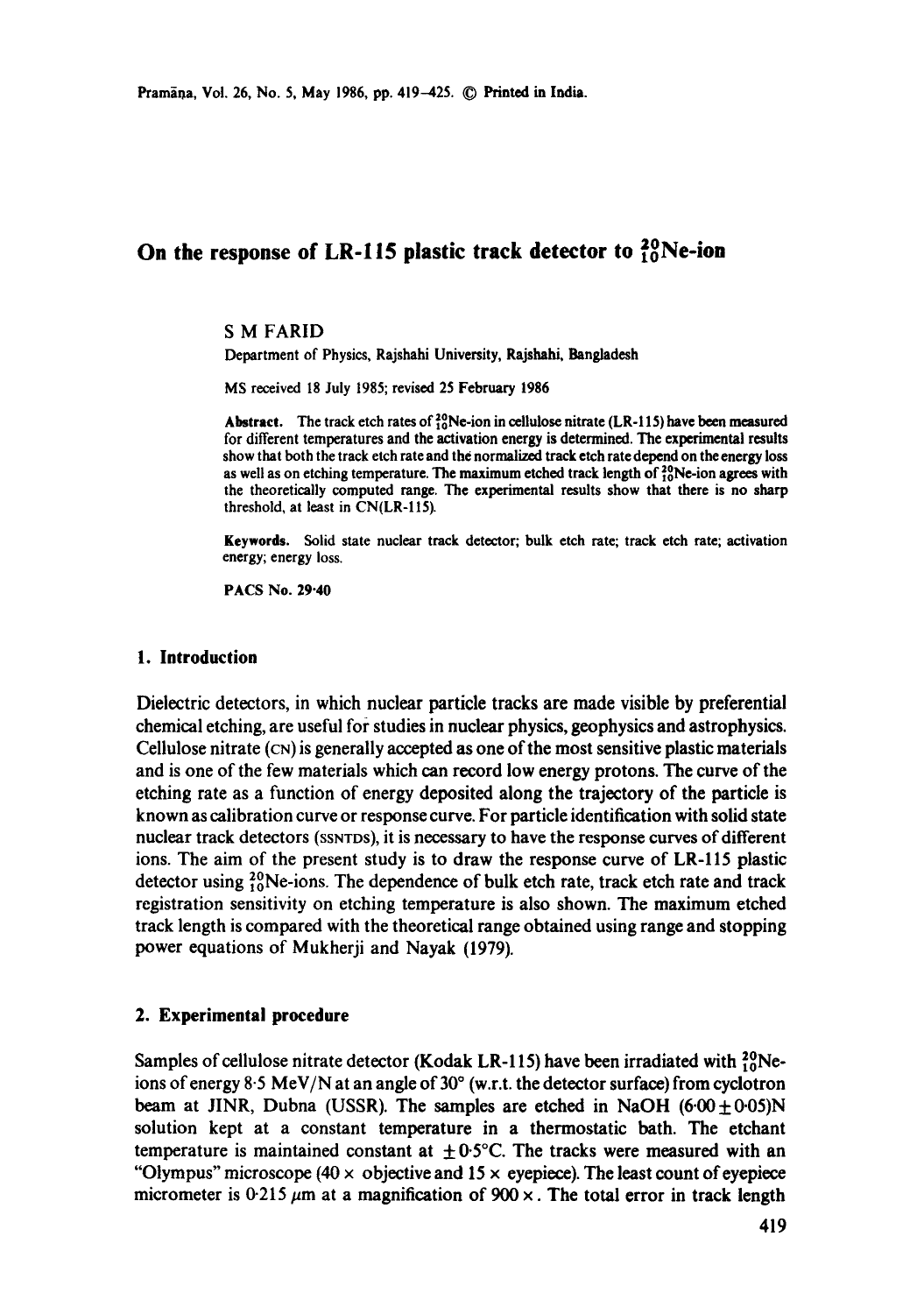measurements, arising from statistical errors, diffraction of light and microscope optical resolution is  $\pm$  0-5  $\mu$ m. When the exposed samples are etched in NaOH solution conical tracks appeared. The true track length  $L$  (the length from the original surface to the terminal end of the tracks) is calculated by the relation (Dwivedi 1977; Dwivedi and Mukherji 1979; Farid and Sharma 1983a, b,c, 1984; Farid 1984),

$$
L = \frac{l_p}{\cos \delta} + \frac{V_b t}{\sin \delta} - V_b (t - t_c),\tag{1}
$$

where  $l_p$  is the corrected projection length,  $\delta$ , the angle of incidence,  $V_b$ , the bulk etch rate,  $V_b t / \sin \delta$  is the surface etching correction,  $V_b(t - t_c)$  is the over-etching correction and  $t_c$  is the time required to etch the tracks upto the points where they stop (etched until the tracks ends become round).

 $V_t$  is calculated by the relation (Dwivedi and Mukherji 1979; Farid and Sharma 1983a, b, c, 1984; Farid 1984),

$$
V_t = \Delta L / \Delta t \tag{2}
$$

where  $\Delta L$  is the track length increase in etching time  $\Delta t$ .

# **3. Results and discussion**

# 3.1. *Effect of temperature on*  $V_b$

 $V<sub>b</sub>$  is determined following the procedure of Qaquish and Besant (1976). Figure 1 shows the variation of  $V_b$  as a function of etching time for 6 N NaOH at 60°C. The experiment is repeated at various etchant concentrations for different etchant temperatures, but not presented here. It is seen that  $V<sub>b</sub>$  decreases with longer etching time to a limiting value. The limiting values are in good agreement with  $V<sub>b</sub>$  reported earlier (Tanti-Wipawin 1975; Harris and Schlenker 1979). Since our values of  $V<sub>b</sub>$  vary with etching time, we have used only the asymptotic values. The plot of  $\ln V_b$  versus  $1/T$  is a straight line which indicates that the dependence of  $V<sub>b</sub>$  on etching temperature follows an Arrhenius relationship (Fleischer *et al* 1975) of the form,

$$
V_b = A \exp\left(-\frac{E_b}{kT}\right) \tag{3}
$$

where k is the Boltzmann constant, T is the temperature (in  ${}^{\circ}$ K) of etchant and  $E_b$  is the activation energy for bulk etching. From the slope of the straight line the activation energy is calculated to be  $E_b = (0.87 \pm 0.08)$  eV. This value is in good agreement with that reported by Somogyi et al (1978).

# 3.2 *Effect of temperature on V<sub>t</sub> and*  $\theta$

Irradiated samples are etched in NaOH solution at 60°C. At least 50 tracks are measured for each set of observations. The variations of  $l_p$  and L with etching time are shown in figures 2a, b. The projected length starts decreasing after  $t_c$  because the bulk etching shortens the completely developed tracks. The track tips (which are round) increase at the same rate of bulk etching. When the bulk etching and over-etching corrections are made, L remains constant beyond  $t_c$  as can be seen from figure 2b.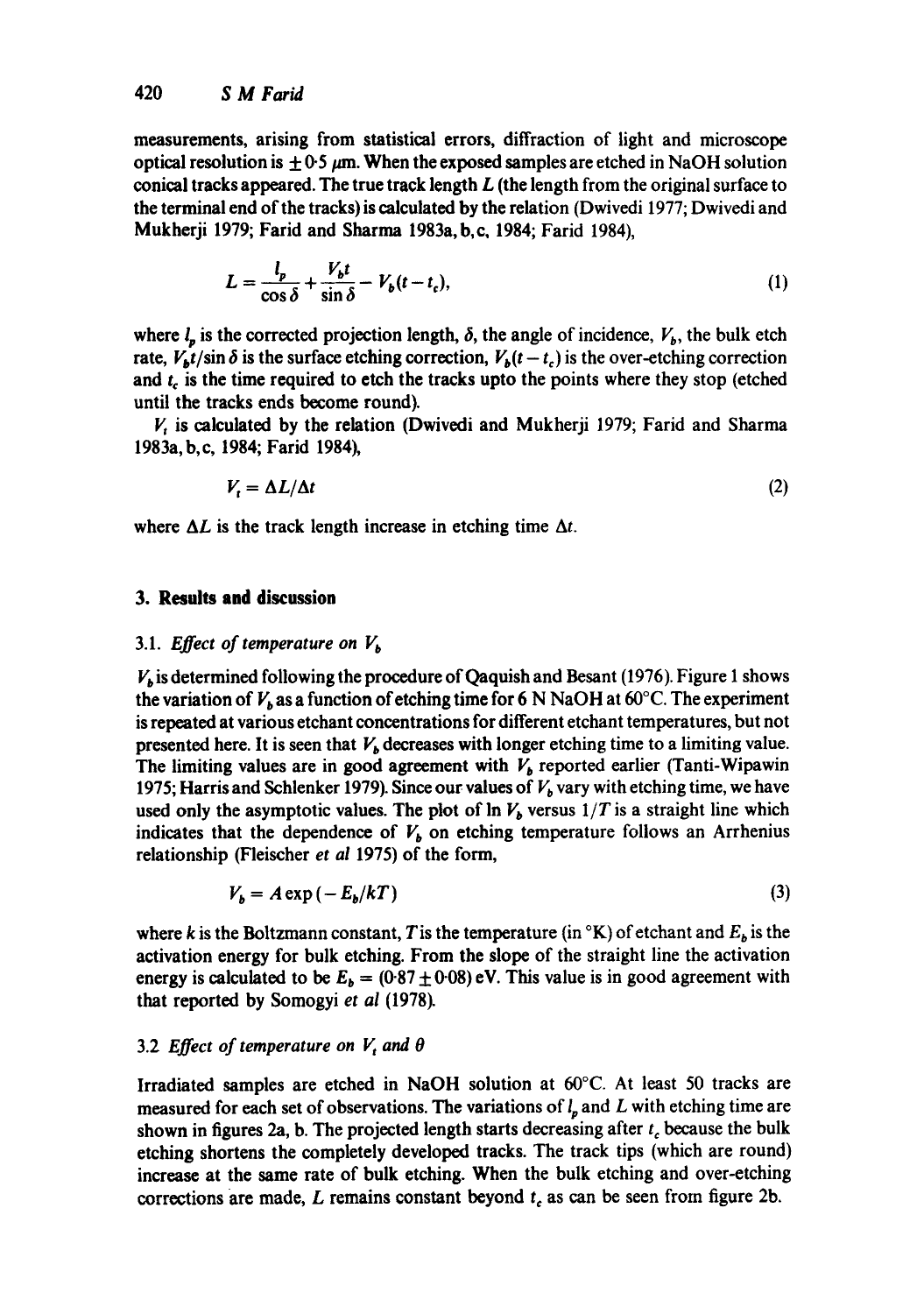

**Figure 1.** Dependence of  $V_b$  on the time interval of interrupted etching of LR-115 detector in **6 N NaOH solution at 60°C.** 



**Figure 2.** Variation of (a) corrected projection length and (b) true track length of  $^{20}_{10}$ Ne-ions **in LR-115 with etching time.**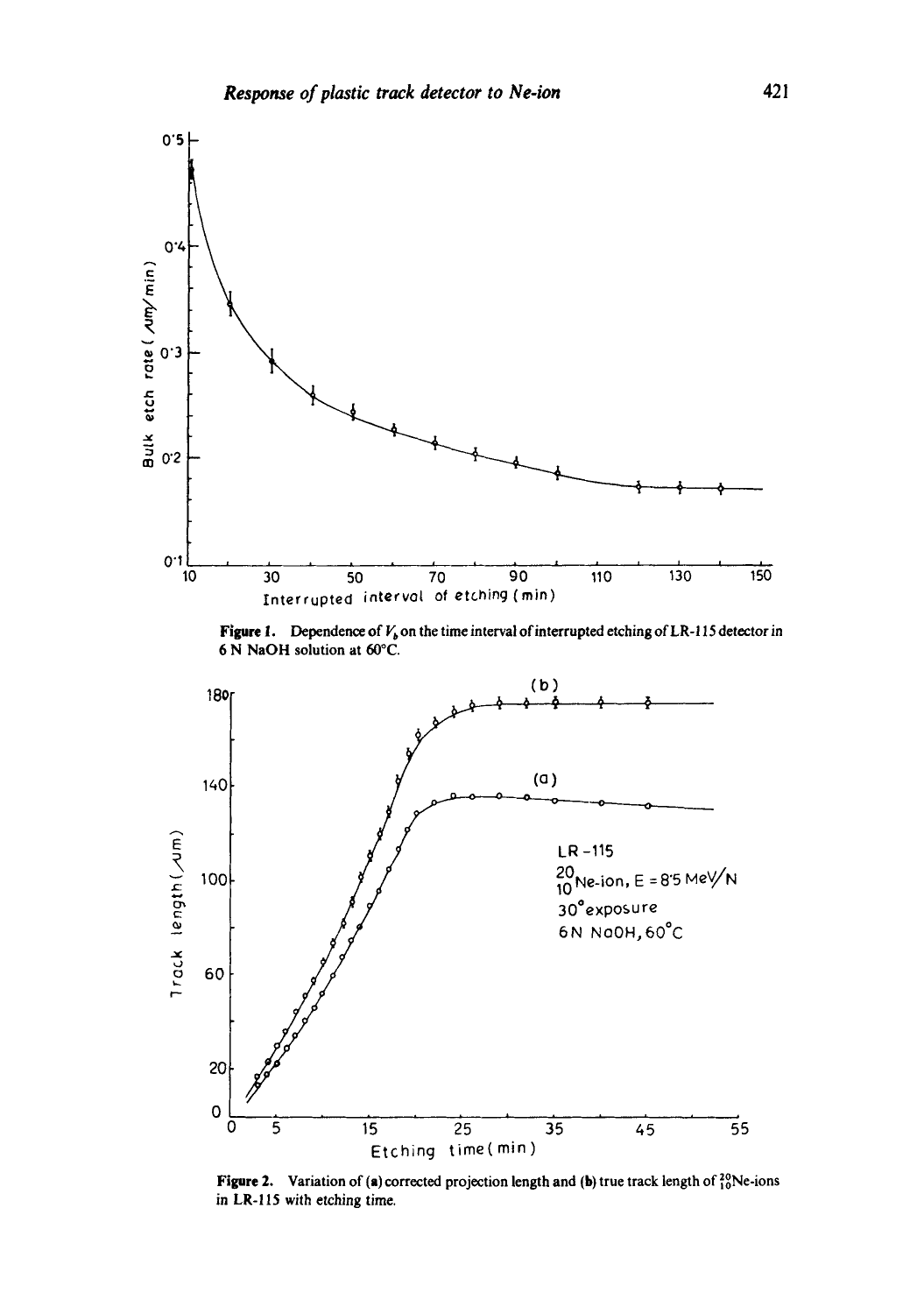# 422 *S M Farid*

Using (2), the values of  $V_t$  at different points on the track are obtained from figure 2b. Similarly the values of  $V_t$  at different points on the tracks are also determined for etching temperatures of 30°, 40° and 50°C. Figure 3 shows the variation of  $V_t$  with residual range of  $^{20}_{10}$ Ne-ion for 40° and 60°C. The value of  $V_t$  corresponding to a particular residual range (55  $\mu$ m in this case) is determined from V, vs residual range curves for different etching temperatures. The plot of  $\ln V_t$  versus  $1/T$  is a straight line which indicates that the increase of  $V_t$  with etching temperature,  $T(\text{in} \, {}^\circ\text{K})$  is exponential and this can be expressed by

$$
V_t = B \exp\left(-E_t/kT\right),\tag{4}
$$

where B is a constant and  $E_t$  is the activation energy for track etching. The value of  $E_t$  is calculated to be  $E_t = (0.67 \pm 0.07)$  eV. It is noted that  $E_b > E_t$  for LR-115 detector.

From the experimentally determined  $V_t$  and  $V_b$  values it is observed that there is a decrease of  $V = V_t/V_b$ ) (i.e. track registration sensitivity) towards higher etching temperatures. Similar conclusions have earlier been arrived at in heavy ion tracks in CN detectors (Benton 1968; Schlenk *et a11972).* In figure 4a, In Vis plotted as a function of *l/T* and hence we can write,

$$
V = V_{t}/V_{b} = \frac{B}{A} \exp\left[-(E_{t} - E_{b})/kT\right].
$$
 (5)

It is observed that the cone angle,  $\theta$ [ = sin<sup>-1</sup>( $V_b/V_t$ )] of  ${}^{20}_{10}$ Ne-ion tracks in LR-115 increases towards higher etching temperatures. Substituting  $\sin \theta = V_b/V_t$  in (5), we can write,

$$
\ln\left(1/\sin\theta\right) = \frac{-\left(E_t - E_b\right)}{kT} + \ln\left(B/A\right). \tag{6}
$$



**Figure 3.** Variation of  $V_t$  with residual range of  ${}^{20}_{10}$ Ne-ion in LR-115 for 40°C and 60°C.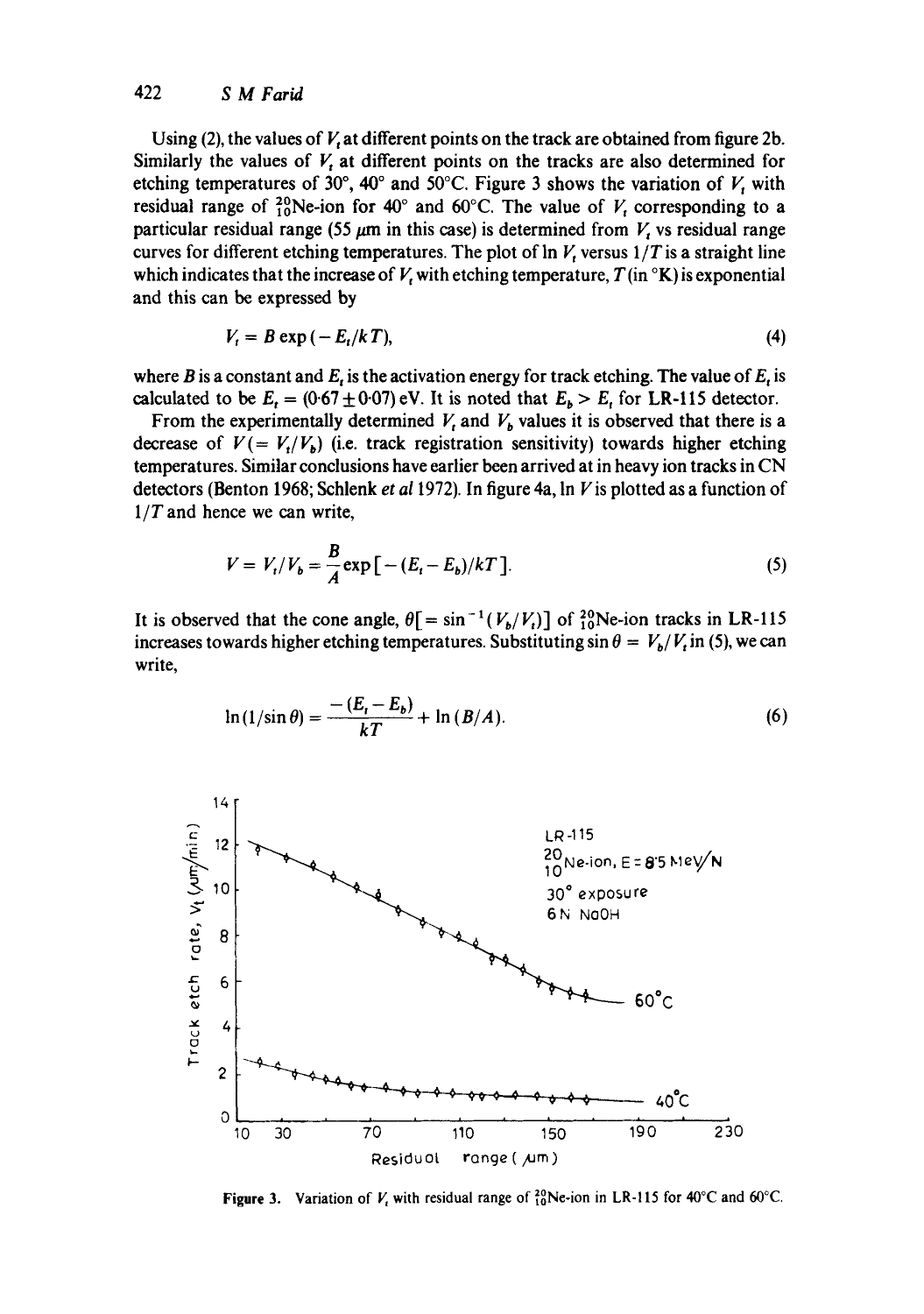This equation shows a linear relationship between  $(1/\sin \theta)$  and  $1/T$ . The experimental results are shown in figure 4b which is indeed a straight line.

#### 3.3 *Range of Ne-ion in* LR-115 *detector*

The irradiated samples of LR-115 are etched in NaOH at  $60^{\circ}$ C. The average length of maximum etched tracks (etched until the tips of the tracks become round) is calculated to be  $L = (175.55 + 2.90)$  um. To compare this maximum etched track length with the theoretical range, we have used the stopping power and range equations of Mukherji and Nayak (1979). By making use of these equations and a computer program the range of <sup>20</sup><sub>10</sub>Ne-ion in LR-115 ( $C_6H_8O_9N_2$  and  $\rho = 1.45$  g/cm<sup>3</sup>) is determined. The computer lists the energy loss *dE/dx* and the penetration depth (i.e. range) starting from the initial ion energy down to zero at intervals of  $\delta E (= 0.01 \text{ MeV})$ . The theoretical range is found to be  $L = 178.45 \mu m$ . The maximum etched track length agrees with the calculated range and is better than  $2\%$ . The present value agrees closely with that reported by Benton (1968) and Triplet *et al* (1974).

#### 3.4 The *response curve*

From the computer output, the plot of energy-loss, *(dE/dx)* vs residual range has been drawn (not shown). The variation of  $V_t$  with residual range is shown in figure 3. From these two figures, the plot of  $V$ , versus  $(dE/dx)$  has been obtained as shown in figure 5. For large values of  $(dE/dx)$ , V, approaches a constant value. Thus the detector appears to saturate at high values of *dE/dx.* In figure 6 the normalized track etch rates are plotted against *(dE/dx)* for two different etching temperatures. It is seen that the ratio  $V_t/V_b$  depends on  $dE/dx$  as well as on etch bath temperature.

Our investigation depicts clearly an asymptotical bchaviour of the response curve at



Figure 4. Dependence of  $V = V_t/V_b$  and  $\sin \theta$  on etching temperature for  $^{20}_{10}$ Ne-ion in LR-! 15 plastic detector.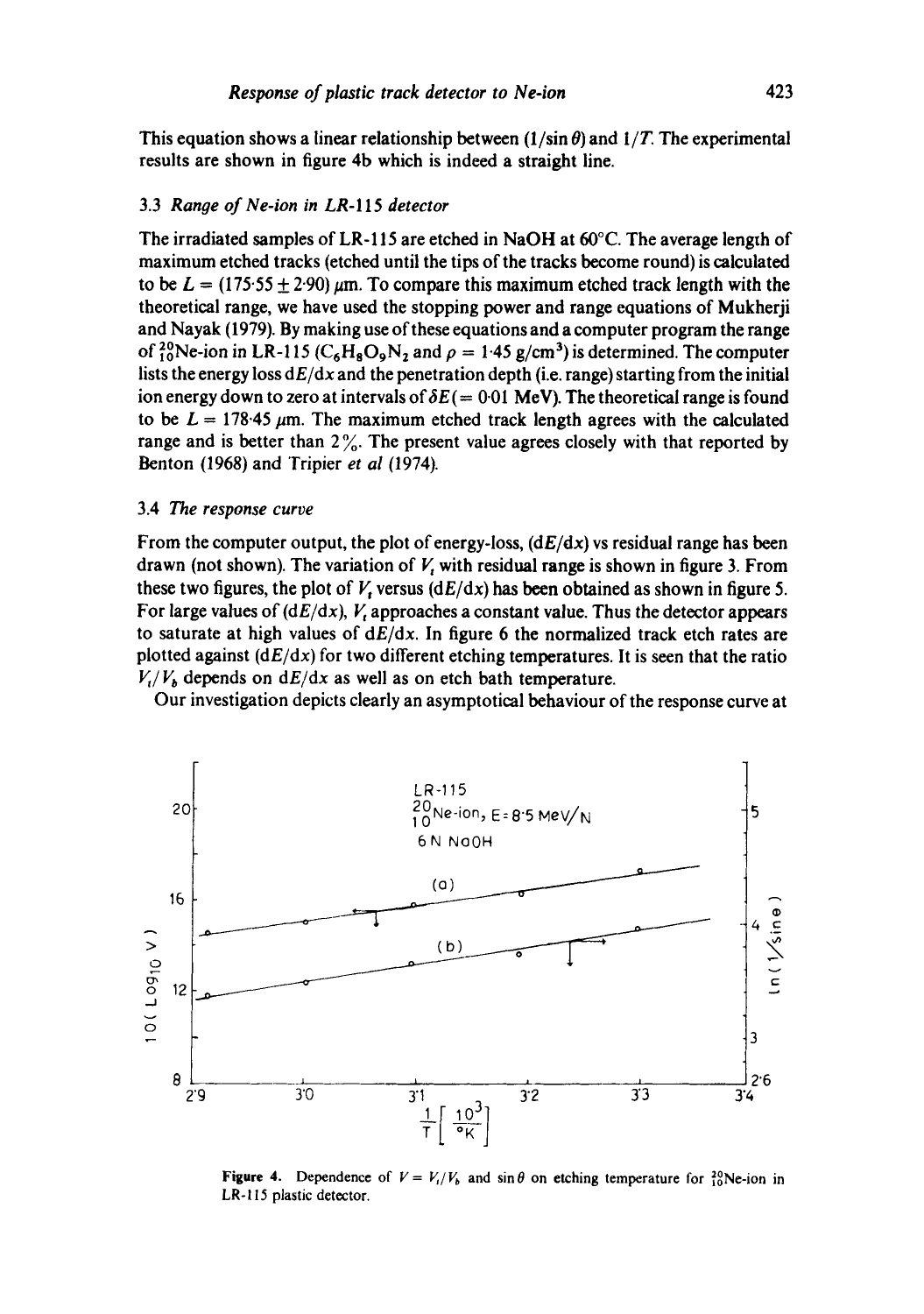

**Figure 5.** Dependence of  $V_1$  on the energy-loss,  $dE/dx$  of  ${}^{20}_{10}$ Ne-ion in LR-115 plastic detector.



Figure 6. Dependence of normalized track etch rate,  $V = V_i/V_b$  on the energy-loss,  $dE/dx$ of  $^{20}_{10}$ Ne-ion in LR-115 for two different temperatures of etching.

very low values of  $V$ . We make no attempt to extrapolate the response curve to threshold ( $V = 1$ ) because of the observed flattening of  $V_t$ , vs R curves at the highest ranges. Thus our investigations indicate that there is no sharp threshold in LR-115 cellulose nitrate for  $^{20}_{10}$ Ne-ions, with the etching conditions used by us.